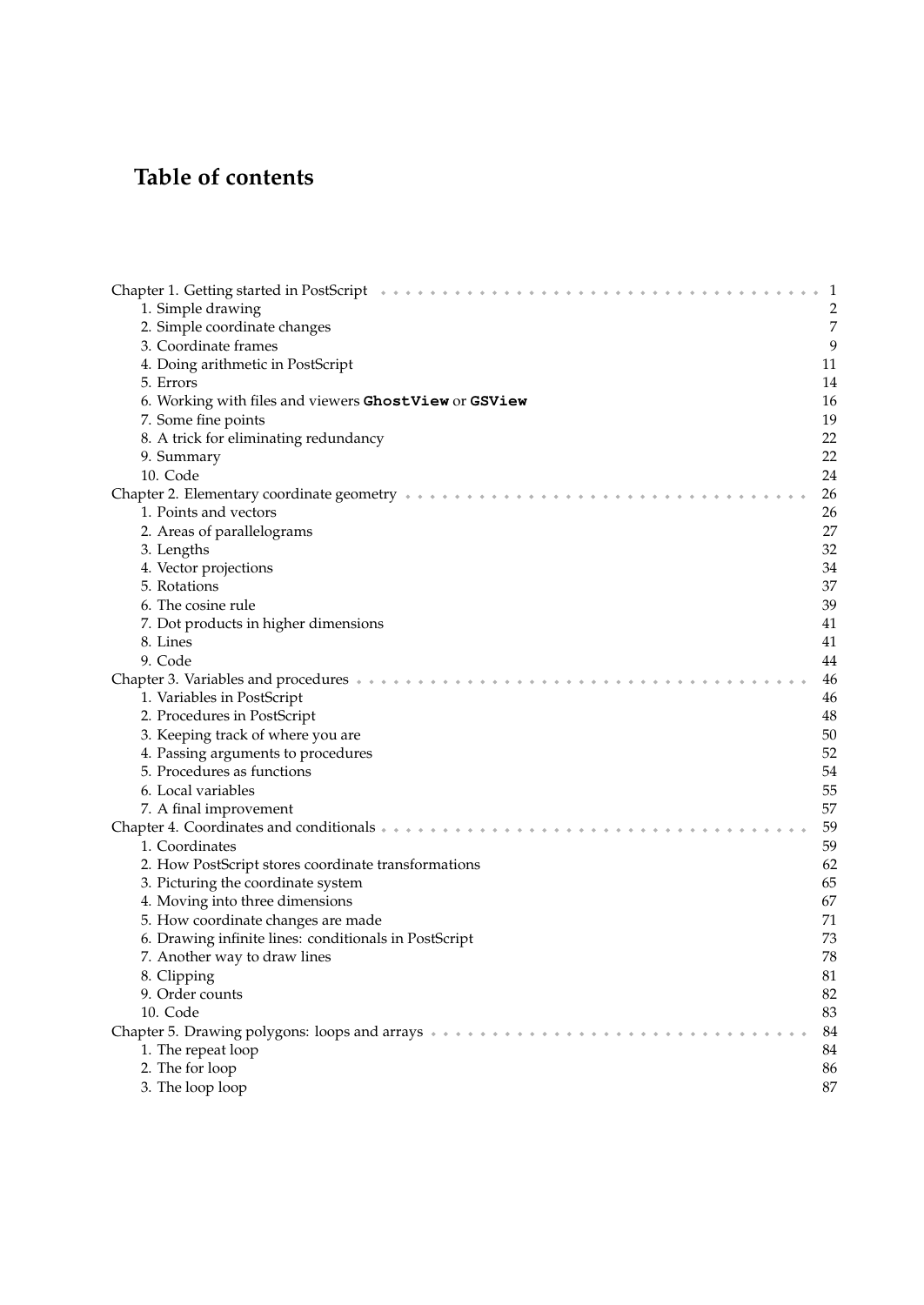| 4. Graphing functions                                                                                           | 87  |
|-----------------------------------------------------------------------------------------------------------------|-----|
| 5. General polygons                                                                                             | 88  |
| 6. Clipping polygons                                                                                            | 90  |
| 7. Code                                                                                                         | 94  |
| Chapter 6. Curves                                                                                               | 95  |
| 1. Arcs                                                                                                         | 95  |
| 2. Fancier curves                                                                                               | 96  |
| 3. Bézier curves                                                                                                | 97  |
| 4. How to use Bézier curves                                                                                     | 100 |
| 5. The mathematics of Bézier curves                                                                             | 108 |
| 6. Quadratic Bézier curves                                                                                      | 109 |
| 7. Mathematical motivation                                                                                      | 110 |
| 8. Weighted averages                                                                                            | 113 |
| 9. How the computer draws Bézier curves                                                                         | 116 |
| 10. Bernstein polynomials                                                                                       | 118 |
| 11. This section brings you the letter O                                                                        | 120 |
|                                                                                                                 | 123 |
| Chapter 7. Drawing curves automatically: procedures as arguments $\cdots$                                       | 126 |
| 1. Drawing an hyperbola                                                                                         | 126 |
| 2. Parametrized curves                                                                                          | 130 |
| 3. Drawing graphs automatically                                                                                 | 131 |
|                                                                                                                 | 133 |
| 4. Drawing parametrized paths automatically                                                                     |     |
| 5. How to use it                                                                                                | 135 |
| 6. How it works                                                                                                 | 137 |
| 7. Code                                                                                                         | 138 |
| Chapter 8. Non-linear 2D transformations: deconstructing paths were even in the even in the even in the Chapter | 140 |
| 1. Two dimensional transformations                                                                              | 140 |
| 2. Conformal transforms                                                                                         | 144 |
| 3. Transforming paths                                                                                           | 145 |
| 4. Maps                                                                                                         | 146 |
| 5. Fonts want to be free                                                                                        | 150 |
| 6. Code                                                                                                         | 150 |
| Chapter 9. Recursion in PostScript *******************************                                              | 153 |
| 1. The perils of recursion                                                                                      | 153 |
| 2. Sorting                                                                                                      | 155 |
| 3. Convex hulls                                                                                                 | 159 |
| Chapter 10. Perspective and homogeneous coordinates *********************                                       | 165 |
| 1. The projective plane                                                                                         | 167 |
| 2. Boy's surface                                                                                                | 169 |
| 3. Projective transformations                                                                                   | 171 |
| 4. The fundamental theorem                                                                                      | 172 |
| 5. Projective lines                                                                                             | 175 |
| 6. A remark about solving linear systems                                                                        | 176 |
| 7. The GIMP perspective tool, revisited                                                                         | 179 |
| 8. Projections in 2D                                                                                            | 180 |
| 9. Perspective in 3D                                                                                            | 181 |
|                                                                                                                 | 185 |
|                                                                                                                 | 187 |
| 1. Rigid transformations                                                                                        | 187 |
| 2. Dot and cross products                                                                                       | 189 |
| 3. Linear transformations and matrices                                                                          | 195 |
| 4. Changing coordinate systems                                                                                  | 198 |

2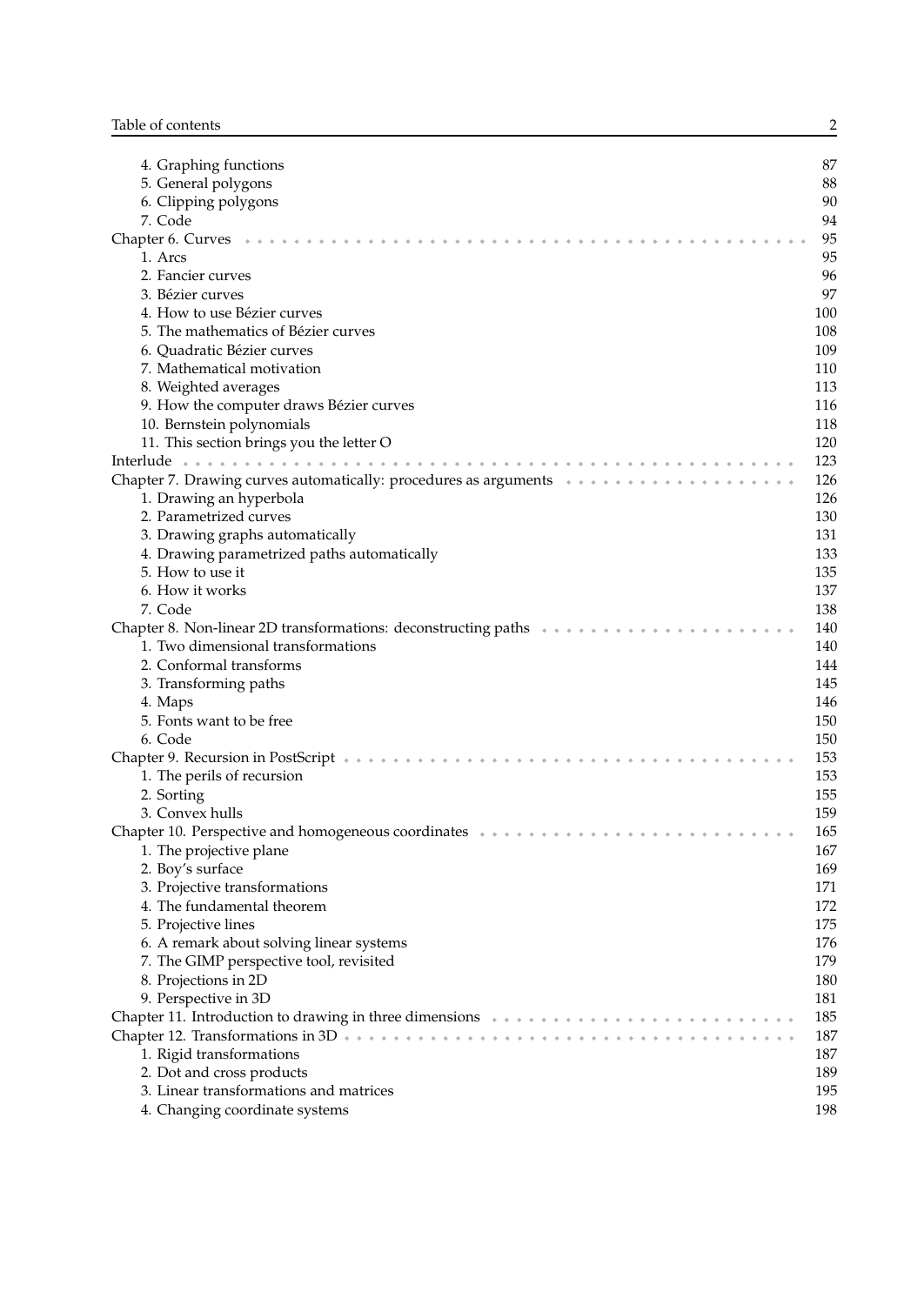| 5. Rigid linear transformations                                                | 201 |
|--------------------------------------------------------------------------------|-----|
| 6. Orthogonal transformations in 2D                                            | 202 |
| 7. Orthogonal transformations in 3D                                            | 204 |
| 8. Calculating the effect of an axial rotation                                 | 207 |
|                                                                                | 209 |
| 9. Finding the axis and angle                                                  |     |
| 10. Euler's Theorem                                                            | 210 |
| 11. More about projections                                                     | 211 |
| Chapter 13. PostScript in 3D                                                   | 212 |
| 1. A survey of the package                                                     | 213 |
| 2. The 3D graphics environment                                                 | 217 |
| 3. Coordinate transformations                                                  | 219 |
| 4. Drawing                                                                     | 221 |
| 5. Surfaces                                                                    | 222 |
| 6. Code                                                                        | 223 |
| Chapter 14. Drawing surfaces in $3D + \cdots + \cdots + \cdots$                | 225 |
| 1. Faces                                                                       | 225 |
| 2. Polyhedra                                                                   | 227 |
| 3. Visibility for convex polyhedra                                             | 229 |
| 4. Shading                                                                     | 231 |
| 5. Smooth surfaces                                                             | 235 |
| 6. Smoother surfaces                                                           | 239 |
|                                                                                | 244 |
| 7. Abandoning convexity                                                        |     |
| 8. Summary                                                                     | 249 |
| 9. Code                                                                        | 250 |
| Chapter 15. The regular polyhedra $\cdots$ $\cdots$ $\cdots$ $\cdots$ $\cdots$ | 252 |
| 1. What exactly is a regular polyhedron?                                       | 253 |
| 2. There are no more than five regular solids                                  | 254 |
| 3. The proof of Euclid XI.21                                                   | 258 |
| 4. Trihedral angles                                                            | 261 |
| 5. The results we need from Book I                                             | 263 |
| 6. Constructing the regular polyhedra                                          | 265 |
| 7. Verifying regularity                                                        | 269 |
| 8. Code                                                                        | 269 |
| 9. References                                                                  | 272 |
| Appendix 1. Summary of PostScript commands *********                           | 274 |
| 1. Mathematical functions                                                      | 274 |
| 2. Stack operations                                                            | 275 |
| 3. Arrays                                                                      | 276 |
| 4. Dictionaries                                                                | 277 |
| 5. Conditionals                                                                | 277 |
| 6. Loops                                                                       | 278 |
| 7. Conversions                                                                 | 279 |
| 8. File handling and miscellaneous                                             | 279 |
|                                                                                | 280 |
| 9. Display                                                                     |     |
| 10. Graphics state                                                             | 281 |
| 11. Coordinates                                                                | 282 |
| 12. Drawing                                                                    | 283 |
| 13. Displaying text                                                            | 284 |
| 14. Errors                                                                     | 285 |
| 15. Alphabetical list                                                          | 285 |
| Appendix 2. Setting up your PostScript environment ********                    | 288 |
| 1. Editing PostScript files                                                    | 288 |

3